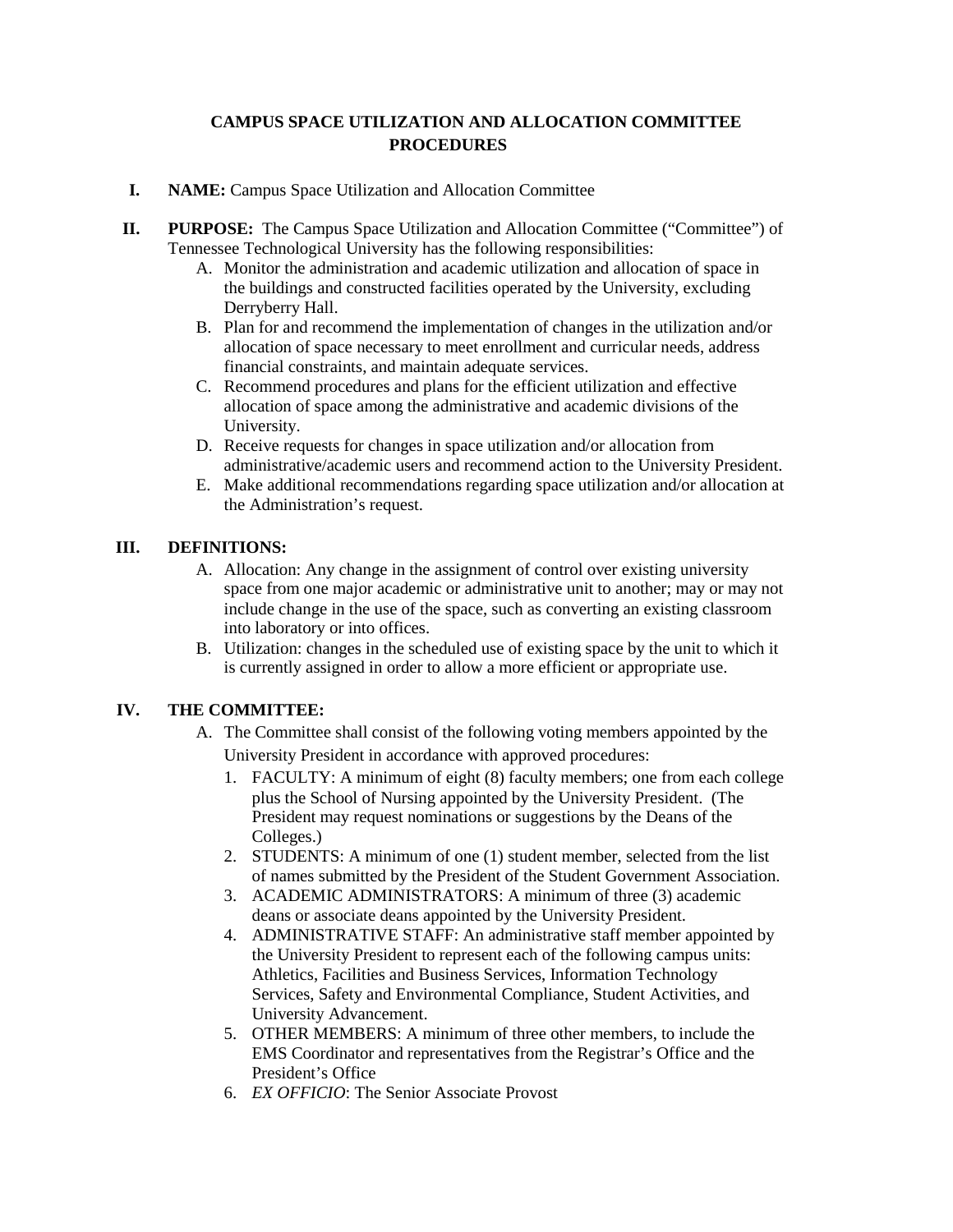### B. RESPONSIBILITIES OF MEMBERS:

Members are expected to attend all meetings. If a member of the committee will be absent from a meeting, the member shall inform the Chairperson and may send a substitute member from his/her constituent group.

### C. TERMS OF OFFICE:

All members shall serve three (3) year terms, except the student representative who shall serve a one (1) year term, with the privilege of reappointment at the President's discretion; appointments will be effective at the beginning of the fall semester.

#### D. OFFICERS

- 1. CHAIRPERSON: The Chairperson shall be elected annually from the Committee membership. The Chairperson shall:
	- a. Preside at all meetings or designate another member to preside.
	- b. Prepare a tentative agenda for each meeting. Agenda and any requests are to be distributed to each member at least five (5) working days prior to regular meetings and three (3) days prior to special meetings. Exceptions will be considered at the discretion of the Chairperson.
	- c. Cause minutes to be prepared and distributed to the membership.
	- d. Call special meetings when necessary.
	- e. Appoint special committees as required.
	- f. Disseminate information regarding action taken by the Committee.
	- g. Invite guests to participate in discussion of matters before the Committee, when such action is deemed desirable.
	- h. Perform the duties prescribed by these procedures and by the parliamentary authority adopted by the Committee.
	- i. Vote in case of a tie.
	- j. Supervise the preparation and distribution of an Annual Report of the Committee's activities.
	- k. Schedule meetings on the administrative calendar.
- 2. SENIOR ASSOCIATE PROVOST: Will provide administrative support for the Committee.

#### **V. PROCEDURE FOR REQUESTING UTILIZATION OR ALLOCATION OF UNIVERSITY SPACE:**

- A. The Senior Associate Provost shall be notified by the administration that space is/will be available.
- B. The Senior Associate Provost shall follow the procedures described below when s/he is notified that space is/will be available
	- 1. The Senior Associate Provost shall announce in writing at least three (3) weeks before a scheduled Committee meeting to academic and administrative officers that space is/will be available.
	- 2. Academic and administrative officers must make requests for utilization or allocation of space in writing using the Space Utilization or Allocation Request form [insert link to facilities website] to the Senior Associate Provost of the Committee.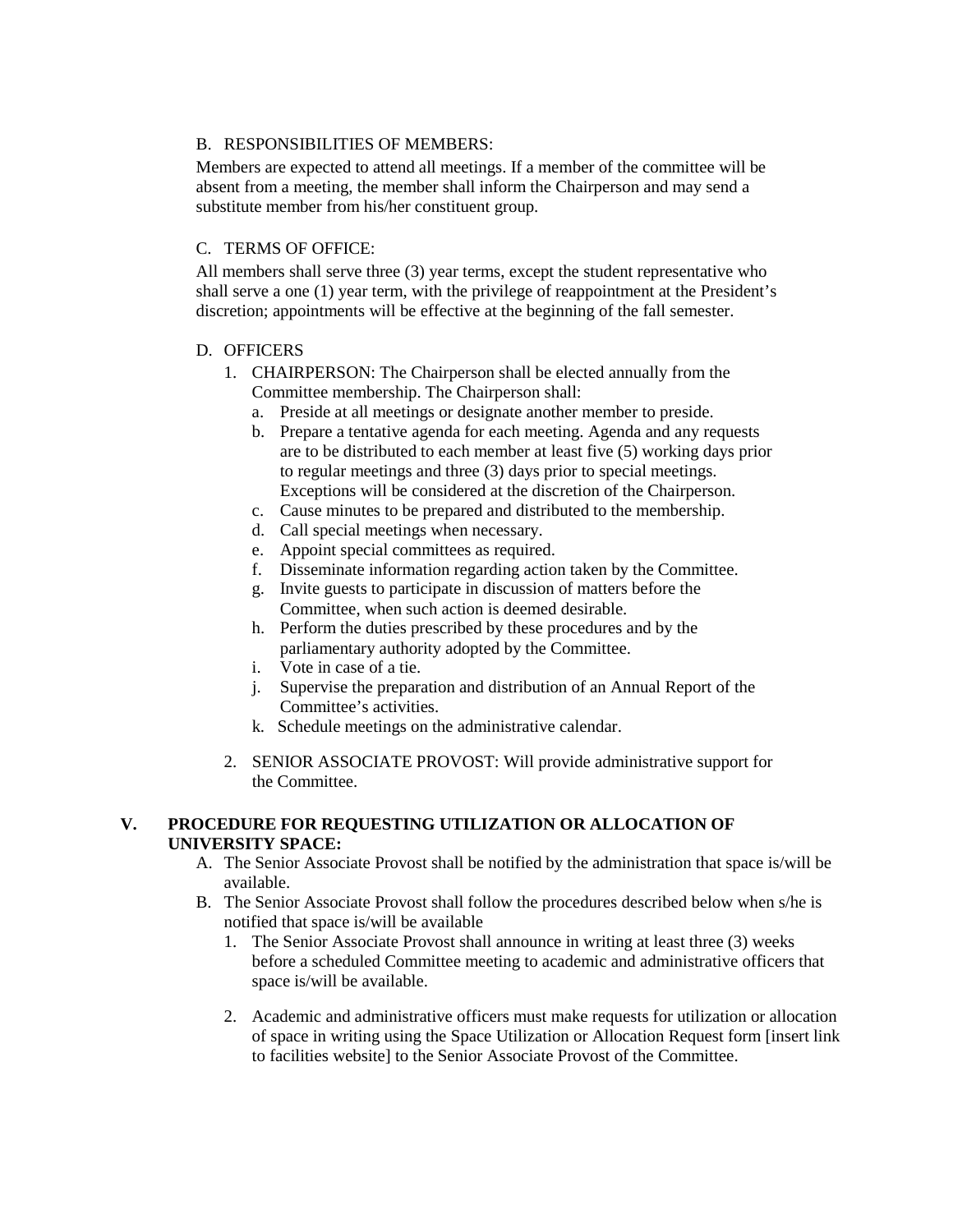- 3. The Senior Associate Provost shall distribute requests to the appropriate Subcommittee for review.
- 4. That Subcommittee will submit its recommendation to the Committee at least five (5) working days prior to regular meetings and three (3) days prior to special meetings.
- 5. Requests for exceptions to this procedure must be directed to the Senior Associate Provost and may be granted at the Senior Associate Provost's discretion after consultation with the Chairperson.
- 6. The Chairperson shall notify the President in writing of any recommendations made by the Committee.

### **VI. MEETINGS:**

- A. Three regular meetings shall be scheduled during each semester of the academic year plus one scheduled meeting during the summer term. The date and time for such meetings shall be included in the administrative calendar. The date and time for the regular meetings may be changed by the Chairperson if there is sufficient reason to warrant such an action.
- B. Any member may submit items to the Chairperson for inclusion on the agenda. These items shall be circulated by the member to all other members no later than one week prior to the meeting.
- C. A majority of the members of the Committee shall constitute a quorum.
- D. The agenda shall be adopted at the beginning of each meeting.
- E. The Chairperson may call a special meeting when s/he deems such an action is desirable.

#### **VII. SUBCOMMITTEES:**

- A. The Chairperson may appoint ad hoc subcommittees as s/he shall from time to time deem necessary, or as shall be deemed necessary by the Committee, to carry specific items of the work of the Committee.
- B. Two standing Subcommittees each composed of current members of the Committee shall be established as follows:
	- 1. Allocation Subcommittee;
	- 2. Utilization Subcommittee;
- C. The appropriate Subcommittee will first review all requests to the Committee, with their recommendation submitted to the full Committee for final consideration.

#### **VIII. PARLIAMENTARY AUTHORITY:**

- A. Generally, the rules contained in the current edition of Robert's Rules of Order Newly Revised shall govern the Committee.
- B. In cases deemed appropriate, the Committee may, by majority vote, dispense with Robert's Rules of Order for that meeting.

# **IX. AMENDMENT OF THE PROCEDURES:**

- A. These procedures of the Committee may be amended at any time by majority of the membership voting for the amendment, provided that the amendment has been submitted, in writing, to each member at least two weeks prior to meeting.
- B. Amendments to the Procedures are subject to final approval by the Administrative Council.

# **X. COMMITTEE ACTION AND REVIEW:**

A. All Committee actions must be reduced to writing.